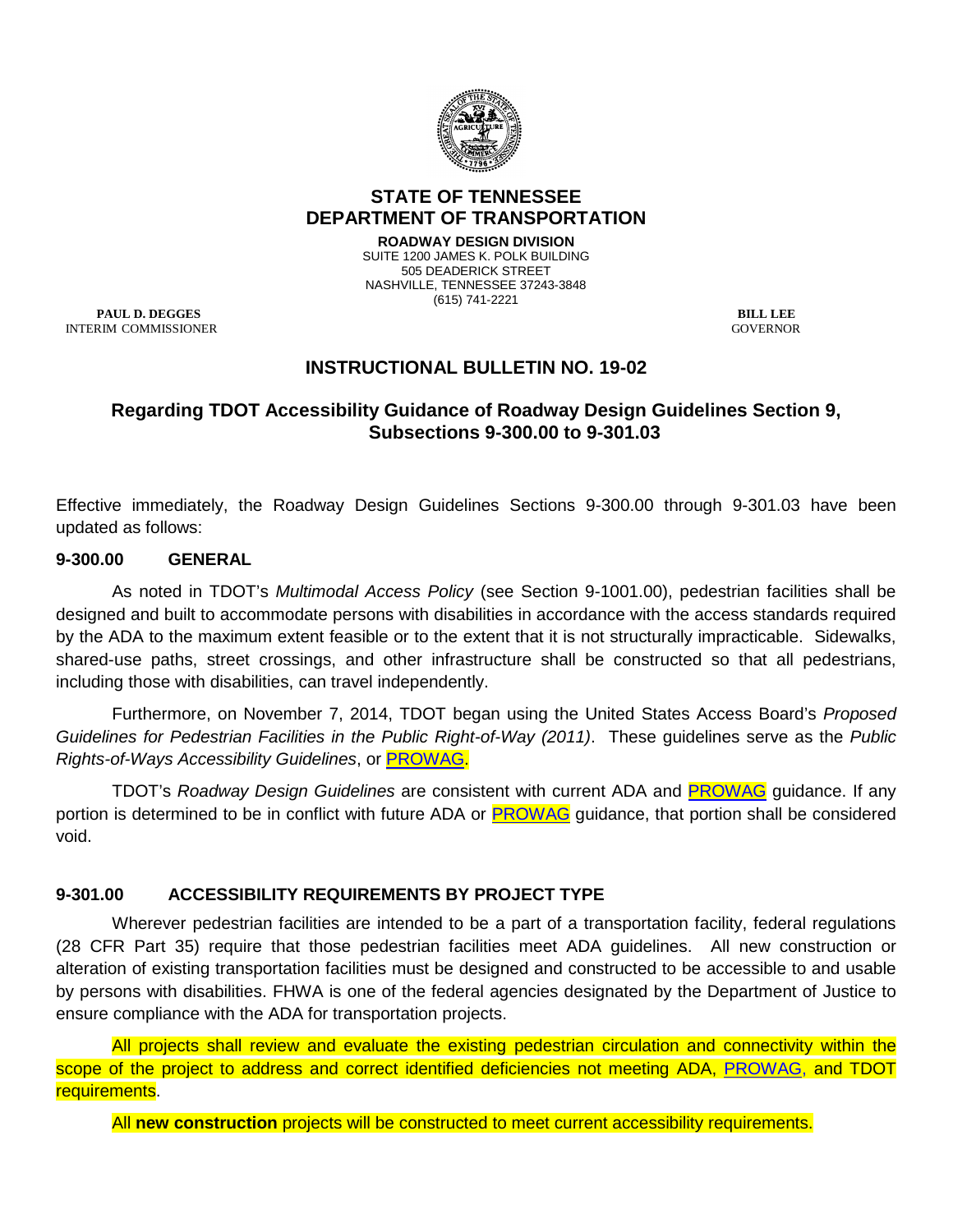All **alteration** projects funded and developed by or for the Department on state right of way shall evaluate the existing pedestrian circulation and connectivity. Any deficiencies should be identified (i.e. Maintenance Division's Resurfacing PS&E report or Strategic Transportation Investment Division's Report) and included within the project scope. All other projects developed by or for Divisions other than Roadway Design shall follow the same scoping requirements regardless of funding type, funding percentage, or letting type.

Roadway **maintenance** activities do not warrant addressing and correcting ADA deficiencies.

All **local program projects** administered by the Program Development and Administration Division should follow the same guidance based on project type. Projects developed and let by local agencies should follow the same guidance since all local agencies are obligated to fulfill FHWA required ADA elements.

#### **9-301.01 NEW CONSTRUCTION PROJECTS**

New construction projects address the construction of a new roadway, interchange, or other transportation facility where none existed before. For these projects, pedestrians' needs are assessed and included in the project. All pedestrian facilities included in these projects must fully meet the accessibility criteria when built to the extent that it is not structurally impracticable.

TDOT's design development process will assess and ensure that accessibility requirements are addressed during the earliest stages possible to reduce or prevent potential conflicts with various planning, right-of-way, environmental, utilities, or other highway design related issues. Project scopes may also need to be expanded to meet pedestrian needs.

### **9-301.02 ALTERATION PROJECTS**

A highway alteration project is a change to any portion of an existing facility (site, structure, or improvement of a pedestrian or vehicular route) located in the highway right-of-way that affects or could affect usability, access, circulation, or use of the facility. Alterations could affect the structure, grade, function and use of the roadway. Any project that affects or could affect the usability of a pedestrian facility is classified as an alteration project.

- All new pedestrian facilities included in an alteration project that are put in place within an existing developed right-of-way must meet applicable ADA, PROWAG, and TDOT requirements to the maximum extent feasible.
- All existing pedestrian facilities disturbed by construction of an alteration project must be replaced. The replacement facilities must meet applicable ADA, PROWAG, and TDOT requirements to the maximum extent feasible.

Alteration projects are re-construction projects. These include, but are not limited to; Existing roadway widening, Realignment of a roadway (vertical or horizontal), Bridge replacement, Bridge repair, [Enhancement,](https://www.fhwa.dot.gov/Environment/transportation_enhancements/) Intelligent Transportation System (ITS) installation, Raised median, Resurfacing, Road Safety Audit (RSA), and Traffic signal installation or retrofit. These projects can potentially trigger a variety of accessibility requirements. The following apply to alteration projects:

- If pedestrian facilities are present at intersections, curb ramps are required.
- Warrants for the installation of crosswalk markings and applicable signs should be evaluated.
- An alteration project shall not decrease or have the effect of decreasing the accessibility of a pedestrian facility or an accessible connection to an adjacent building or site below the ADA accessibility requirements in effect at the time of the alteration.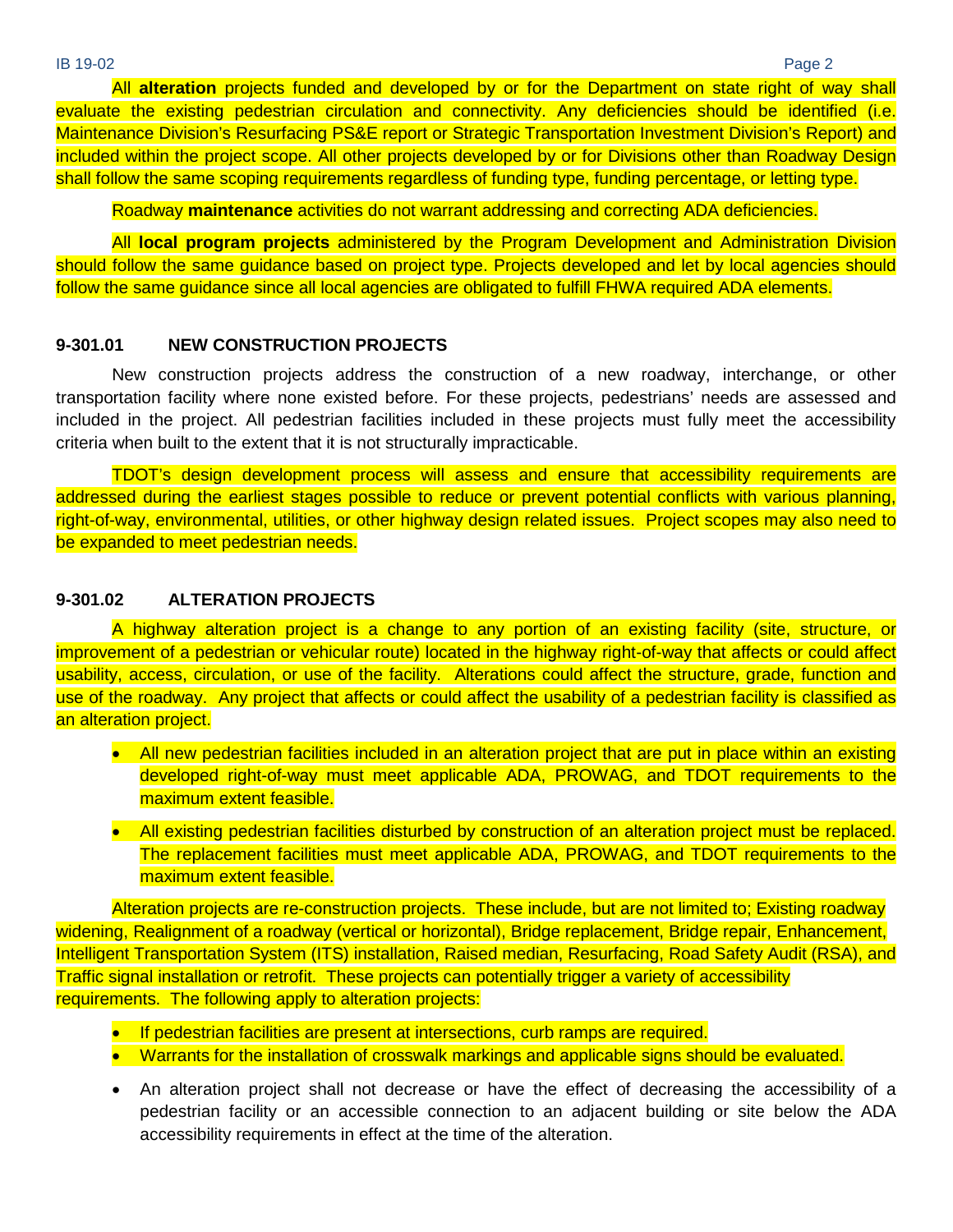IB 19-02 Page 3

- Within the construction limits of an alteration project, any existing connection from a pedestrian access route to a crosswalk (marked or unmarked) that is missing a required curb ramp must have a curb ramp installed that meets applicable accessibility requirements to the maximum extent feasible.
- A crosswalk served by a curb ramp must also have an existing curb ramp in place on the receiving end unless there is no curb or sidewalk on that end of the crosswalk. If a sidewalk is present and there is no existing curb ramp in place on the receiving end, an accessible curb ramp must be provided. This requirement must be met regardless of whether the receiving end of the crosswalk is located within the project's limits.
- Within the construction limits of an alteration project, evaluate all existing curb ramps to determine whether curb ramp design elements meet the accessibility criteria. Modify existing curb ramps that do not meet the accessibility criteria to meet applicable accessibility requirements to the maximum extent feasible. This may also trigger modification of other adjacent pedestrian facilities to incorporate transitional segments in order to ensure specific elements of a curb ramp will meet the accessibility criteria.
- Within the construction limits of an alteration project that includes hot mix asphalt overlay of an existing roadway and *does not* include reconstruction, realignment, or widening of the roadway, evaluate all existing marked and unmarked crosswalks. If it is not possible to meet the applicable accessibility requirements for crosswalks to the maximum extent feasible, document this in the project file.
- Within the construction limits of an alteration project, evaluate all existing crosswalks (marked or unmarked) to determine whether crosswalk design elements meet the accessibility criteria. Modify crosswalk slopes to meet the applicable accessibility requirements to the maximum extent feasible.

### *RESURFACING PROJECTS*

**Resurfacing** PS&E reports should identify all ADA deficiencies. The typical resurfacing project limits termini includes the whole intersection; therefore, a resurfacing work on any leg of a signalized intersection requires upgrading existing facility to meet ADA, [PROWAG,](https://www.access-board.gov/attachments/article/743/nprm.pdf) and TDOT requirements. If there are no existing pedestrian facilities on any approach, addressing the deficiencies or installing curb ramps are not allowed. If pedestrian facilities are installed in a future project, the future project shall meet ADA, PROWAG, and TDOT requirements.

The following pavement restoration and rehabilitation acts are typically not considered alterations: Spot pavement repair; Liquid-asphalt sealing, chip seal (Bituminous Surface Treatment- BST), or crack sealing; or Lane restriping that does not alter the usability of the shoulder.

#### *SIGNALIZATION PROJECTS*

**New Signalization** projects generally involve construction of a traffic signal system where an unsignalized intersection previously existed to improve the existing intersection traffic operations.

Project cost is not an acceptable reason to fail to construct or delay completing ADA required improvements for accessibility compliance when existing pedestrian facilities are present.

In the case of a future pedestrian facility, pedestrian signals systems and related components will not be installed and must be added later when pedestrian facilities are constructed.